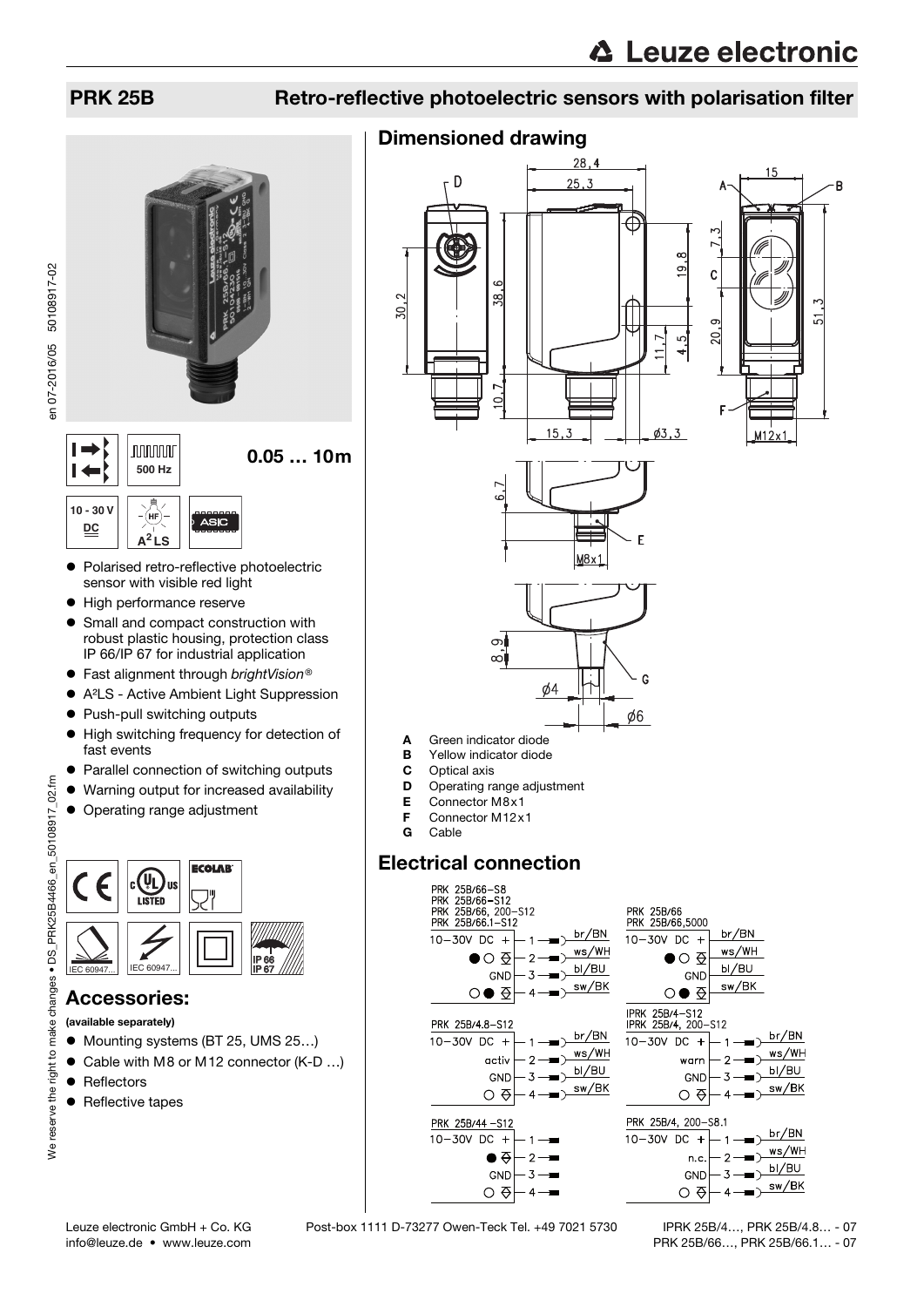# **△ Leuze electronic**

## PRK 25B

### Tables



 $TK ... = adhesive$ <br> $TKS ... = screw tw$  $=$  screw type Typ. operating range limit [m]

### Diagrams Typ. response behaviour

150



 $TK(S)$  40 $x60$ C TK(S) 20x40

**Operate in accordance with intended use!**

- This product is not a safety sensor and is not intended as personnel
- protection. The product may only be put into operation by competent persons.
- $\ddot{\phi}$  Only use the product in accordance with the intended use.

## **Specifications**

### Optical data

Typ. op. range limit (TK(S) 100x100) 1) Operating range<sup>2)</sup> Light source 3 Light source <sup>a)</sup> LED (modulated light)<br>Wavelength 620nm (visible red light, polarised)

### Timing

Switching frequency 500Hz<br>Response time 1 ms<br>Delay before start-up ≤ 300ms Response time Delay before start-up

### Electrical data

Operating voltage  $U_B$ <sup>4)</sup><br>Residual ripple Open-circuit current ≤ 20mA Switching output <sup>5)</sup>

…/66.1

0.05 … 10m

see tables

Praince is a constraint of the Signal voltage high/low Output current<br>Operating range

### Indicators

Green LED ready Yellow LED<br>Yellow LED, flashing entitled a light path free

## **Mechanical data**<br>Housing

### Environmental data

Ambient temp. (operation/storage) <sup>6)</sup><br>Protective circuit <sup>7)</sup> VDE safety class 8) Protection class<br>I joht source Standards applied<br>Certifications Certifications  $UL\ 508, C22.2\ No.14-13^{4)~69}$ 

Input resistance

**Options**<br>**Warning output autoControl** warn Signal voltage high/low<br>Output current Activation input activ Transmitter active/not active <br>Activation/disable delay  $≥ 8V/≤ 2V$ 

10 … 30VDC (incl. residual ripple)  $≤ 15%$  of U<sub>B</sub><br> ≤ 20mA 2 push-pull switching outputs pin 2: PNP dark switching, NPN light switching pin 4: PNP light switching, NPN dark switching …/44 Pin 2: PNP dark switching pin 4: PNP light switching IPRK…/4 1 PNP switching output light switching, 1 warning output PRK…/4 1 PNP switching output light switching, pin 2: not connected …/4.8 1 PNP switching output light switching, 1 activation input Function characteristics light/dark switching<br>Signal voltage high/low  $\geq (U_B - 2V)/\leq 2V$ <br>Output current max. 100mA fixed setting, adjustable with potentiometer for ".1 types"

light path free, no performance reserve

Housing plastic (PC-ABS) Optics cover plastic (PMMA) Weight Weight Weight with connector: 15g with 200mm cable and connector: 30g with 2m cable: 55g Connection type cable 2m/5m (cross section 4x0.21 mm<sup>2</sup>), connector M8 or M12, cable 0.2m with connector M8 or M12

-30°C … +55°C/-30°C … +60°C  $2, 3$  $\frac{11}{11}$ <br>IP 66, IP 67 Light source free group (in accordance with EN 62471)

> PNP transistor, counting principle  $\geq$  (U<sub>B</sub>-2V)/ $\leq$  2V<br>max. 100mA

Activation/disable delay  $\leq 1 \text{ ms}$ <br>
Input resistance  $10K\Omega \pm 10\%$ 

1) Typ. operating range limit: max. attainable range without performance reserve<br>2) Operating range: recommended range with performance reserve<br>3) Average life expectancy 100,000b at an ambient temperature of 25°C

- 2) Operating range: recommended range with performance reserve
- 3) Average life expectancy 100,000h at an ambient temperature of 25°C 4) For UL applications: for use in class 2 circuits according to NEC only
- 
- 5) The push-pull switching outputs must not be connected in parallel 6) UL certified in the temperature range -30 $^{\circ}$ C to 60 $^{\circ}$ C
- 6) UL certified in the temperature range -30 $^{\circ}$ C to 60 $^{\circ}$ C 7) 2=polarity reversal protection, 3=short-circuit protection
- 7) 2=polarity reversal protection, 3=short-circuit protection for all transistor outputs Rating voltage 50V
- 9) These proximity switches shall be used with UL Listed Cable assemblies rated 30V, 0.5A min, in the field installation, or equivalent (categories: CYJV/CYJV7 or PVVA/PVVA7)

### **UL REQUIREMENTS**

Enclosure Type Rating: Type 1 **For Use in NFPA 79 Applications only.**

Adapters providing field wiring means are available from the manufacturer. Refer to manufacturers information. **CAUTION** – the use of controls or adjustments or performance of procedures other than those specified herein may result in hazardous radiation exposure.

**ATTENTION !** Si d'autres dispositifs d'alignement que ceux préconisés ici sont utilisés ou s'il est procédé autrement qu'indiqué, cela peut entraîner une exposition à des rayonnements et un danger pour les personnes.



Remarks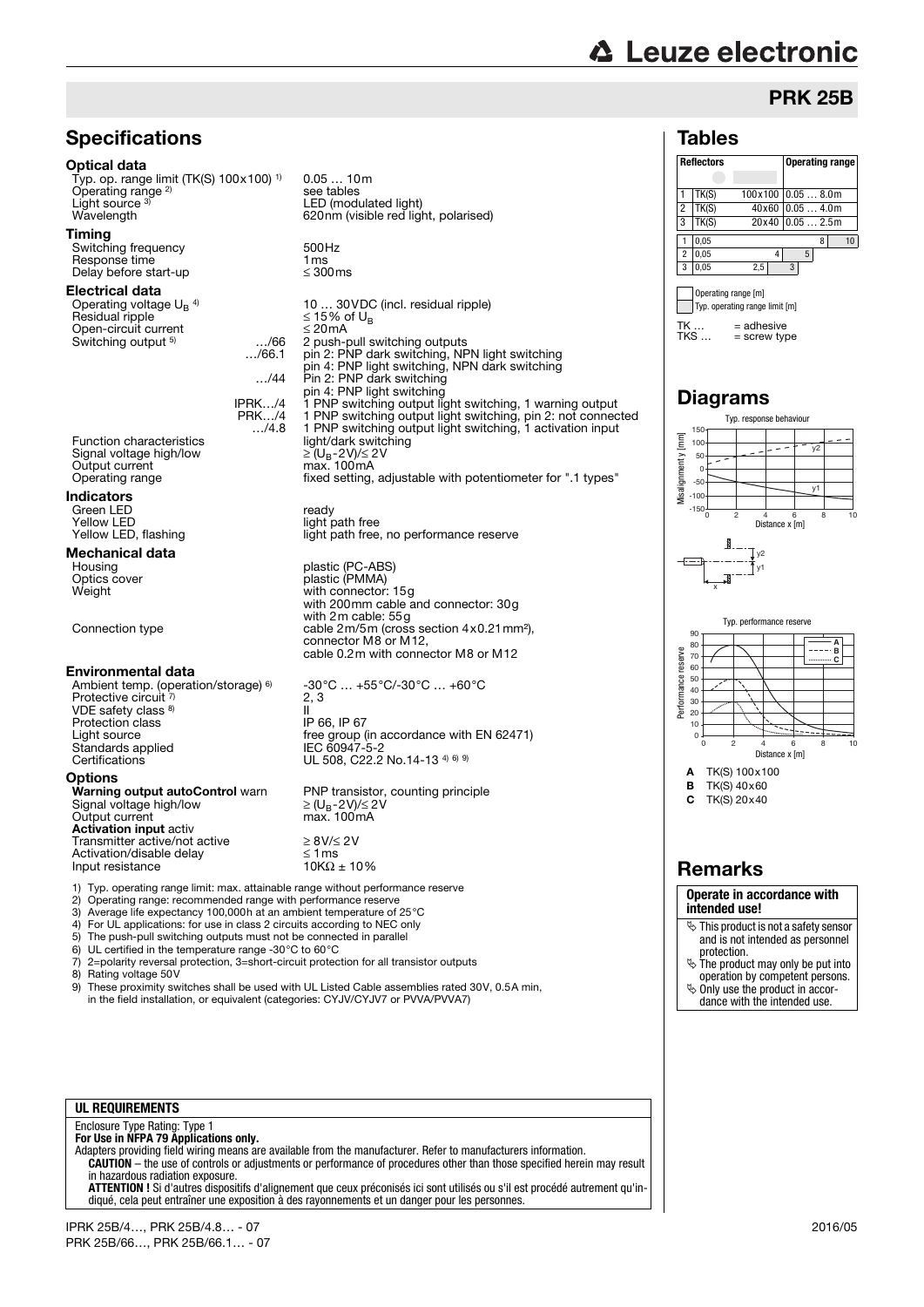## PRK 25B Retro-reflective photoelectric sensors with polarisation filter

## Order guide

| <b>Selection table</b>          |                                                     |                                     |                                           |                                        |                                      |                                          |                                      |                                     |                                          |                                       |                                            |                                                 |
|---------------------------------|-----------------------------------------------------|-------------------------------------|-------------------------------------------|----------------------------------------|--------------------------------------|------------------------------------------|--------------------------------------|-------------------------------------|------------------------------------------|---------------------------------------|--------------------------------------------|-------------------------------------------------|
| Equipment $\blacktriangleright$ | Order code $\rightarrow$                            | PRK 25B/66-S12<br>Part No. 50104223 | <b>PRK 25B/66-S8</b><br>Part No. 50104224 | <b>PRK 25B/66</b><br>Part No. 50104225 | PRK 25B/66,5000<br>Part No. 50133395 | PRK 25B/66, 200-S12<br>Part No. 50104226 | PRK 25B/4.8-S12<br>Part No. 50104227 | IPRK 25B/4-S12<br>Part No. 50104228 | IPRK 25B/4, 200-S12<br>Part No. 50104229 | PRK 25B/66.1-S12<br>Part No. 50104230 | <b>PRK 25B/44-S12</b><br>Part No. 50109432 | <b>PRK 25B/4, 200-S8.1</b><br>Part No. 50113771 |
| Switching output                | 2 x Push-pull switching output                      |                                     |                                           |                                        |                                      |                                          |                                      |                                     |                                          |                                       |                                            |                                                 |
|                                 | 1 x PNP output                                      |                                     |                                           |                                        |                                      |                                          |                                      |                                     |                                          |                                       |                                            |                                                 |
|                                 | 2 x PNP output                                      |                                     |                                           |                                        |                                      |                                          |                                      |                                     |                                          |                                       |                                            |                                                 |
| Switching function              | 1 PNP light switching and NPN dark switching output |                                     |                                           |                                        |                                      | ●                                        |                                      |                                     |                                          |                                       |                                            |                                                 |
|                                 | PNP dark switching and NPN light switching output   |                                     |                                           |                                        |                                      | ●                                        |                                      |                                     |                                          | O                                     |                                            |                                                 |
|                                 | 1 x PNP dark switching output                       |                                     |                                           |                                        |                                      |                                          |                                      |                                     |                                          |                                       |                                            |                                                 |
|                                 | 1 x PNP light switching output                      |                                     |                                           |                                        |                                      |                                          |                                      |                                     |                                          |                                       |                                            |                                                 |
|                                 | 1 warning output                                    |                                     |                                           |                                        |                                      |                                          |                                      |                                     |                                          |                                       |                                            |                                                 |
| Connection                      | M8 connector, 4-pin                                 |                                     | ●                                         |                                        |                                      |                                          |                                      |                                     |                                          |                                       |                                            |                                                 |
|                                 | M12 connector, 4-pin                                |                                     |                                           |                                        |                                      |                                          |                                      |                                     |                                          |                                       |                                            |                                                 |
|                                 | cable 2.000mm                                       |                                     |                                           |                                        |                                      |                                          |                                      |                                     |                                          |                                       |                                            |                                                 |
|                                 | cable 5.000mm                                       |                                     |                                           |                                        |                                      |                                          |                                      |                                     |                                          |                                       |                                            |                                                 |
|                                 | cable 200mm with M12 connector, 4-pin               |                                     |                                           |                                        |                                      |                                          |                                      |                                     |                                          |                                       |                                            |                                                 |
|                                 | cable 200mm with M8 snap-in connector, 4-pin        |                                     |                                           |                                        |                                      |                                          |                                      |                                     |                                          |                                       |                                            |                                                 |
| Indicators                      | green LED: ready                                    |                                     |                                           |                                        |                                      |                                          |                                      |                                     |                                          |                                       |                                            |                                                 |
|                                 | yellow LED: light path free                         |                                     |                                           |                                        |                                      |                                          |                                      |                                     |                                          |                                       |                                            |                                                 |
| <b>Options</b><br>$\circ$<br>Í  | operating range adjustment via potentiometer        |                                     |                                           |                                        |                                      |                                          |                                      |                                     |                                          |                                       |                                            |                                                 |
|                                 | activation input                                    |                                     |                                           |                                        |                                      |                                          |                                      |                                     |                                          |                                       |                                            |                                                 |
|                                 | high performance reserve                            |                                     |                                           |                                        |                                      |                                          |                                      |                                     |                                          |                                       |                                            |                                                 |